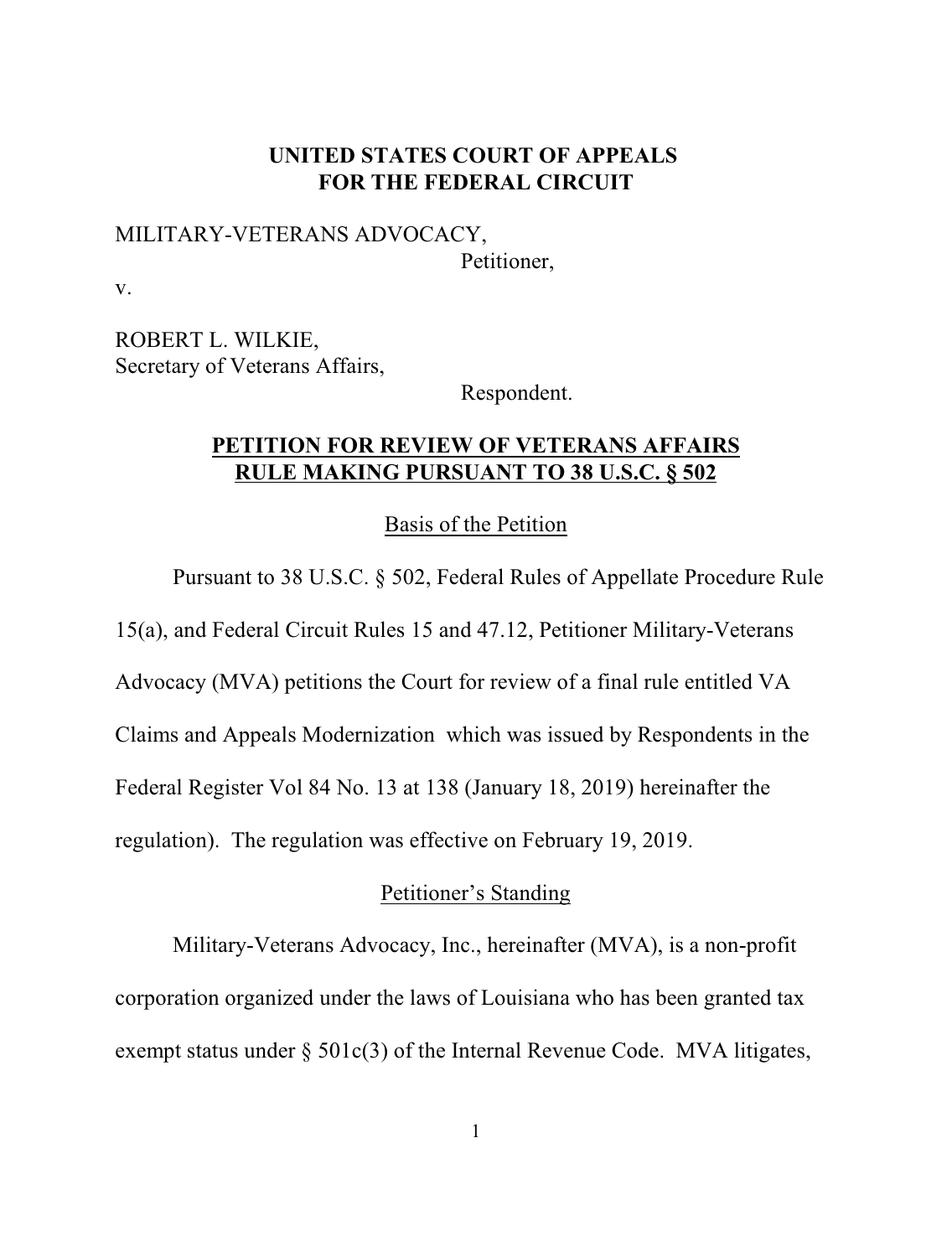legislates and educates on behalf of members of the military and military veterans. This includes pursuing appeals on behalf of veterans who have been improperly denied earned veterans benefits. MVA submitted comments and objections to the Proposed Rule which were not adopted in the final rule.

#### **Jurisdiction**

Jurisdiction is alleged under 38 U.S.C. § 502 for judicial review pursuant to Chapter 7 of Title 5 of the United States Code, specifically 5 U.S.C. § 706. This Court has jurisdiction under 5 U.S.C. § 553.

The regulation does constitute final agency action for purposes of a Chapter 7 of Title 5 United States Code review. Review is proper under 5 U.S.C. § 704 since there is no other remedy at law.

#### FACTUAL BACKGROUND

In the summer of 2017, Congress passed and President Trump signed the Veterans Appeals Improvement and Modernization Act of 2017 (Pub. L. 115- 55) (hereinafter AMA). The law was touted as a means to streamline the veterans appeals system and reduce the backlog of 450,000 appellate claims. The statute sets up three dockets at the Board of Veterans Appeals (hereinafter BVA) for appeals consideration. The first docket considers the appeal on the record before the agency. The second docket allows the submission of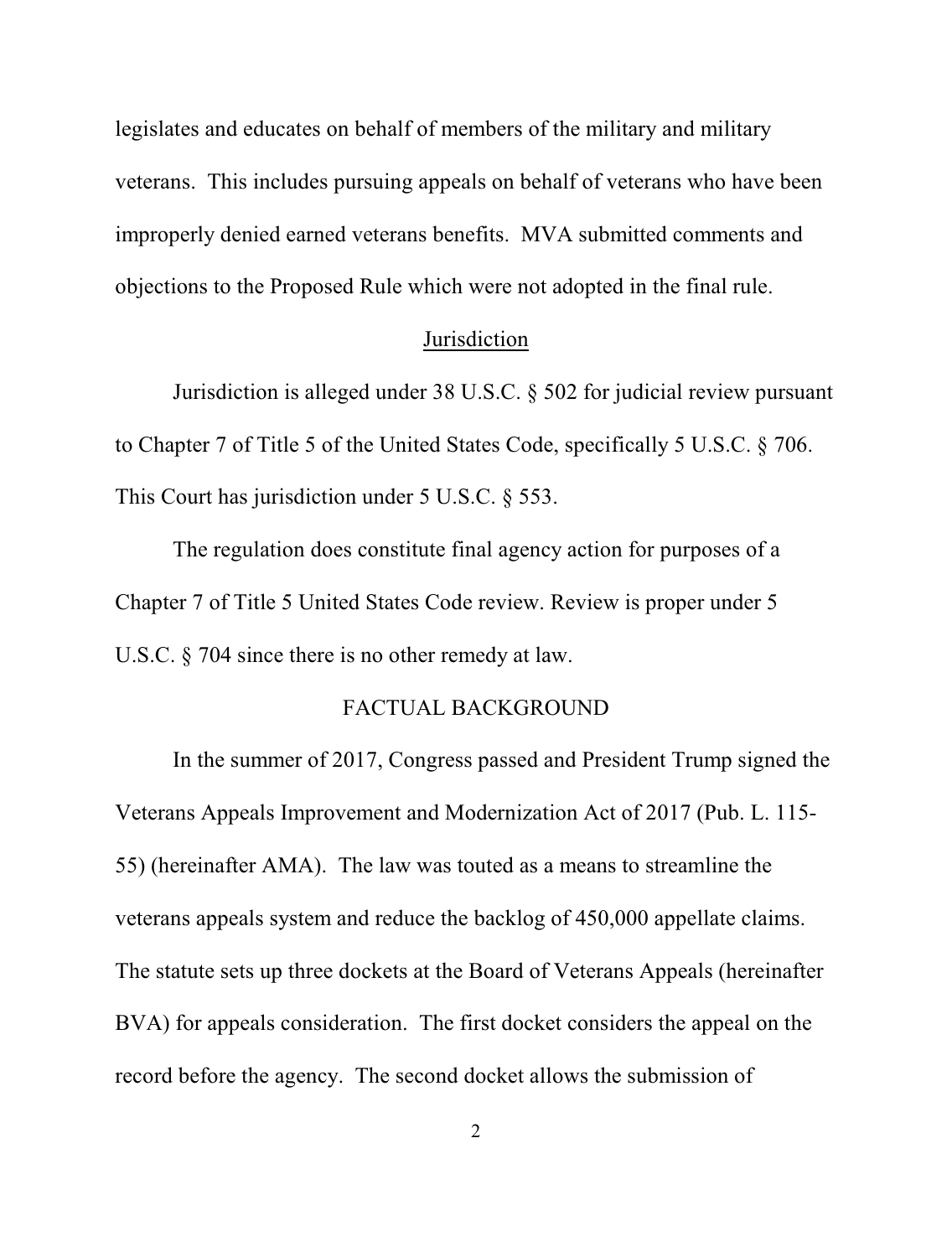additional evidence. The third docket allows for additional evidence and a live or video hearing before a Boardmember, euphemistically and colloquilly known as a "Veterans Law Judge.<sup>1</sup>" The statute also abolished the Decision Review Officer (DRO) process and replaced it with a higher level review that does not allow for the submission of additional evidence. It further strips the veteran of his "duty to assist" rights at the appellate stage. It does authorize submission of a "supplemental claim" based on new evidence. The duty to assist still attaches to supplemental claims, although the Secretary has impermissibly re-defined supplemental claims.

The Proposed Rule was published in the Federal Register Vol. 83 No. 155 at 39818 (August 10, 2018). MVA filed their comments on October 5, 2018. Other comments were filed by several organizations including the National Organization of Veterans Advocates, the Disabled American Veterans, Swords to Plowshares, National Veterans Legal Service Project, Tommy Klepper, Paralyzed Veterans of America, Linerman and Mark and the

<sup>&</sup>lt;sup>1</sup> Constitutionally, only Congress can establish a judiciary and they have not designated members of the Board of Veterans Appeals as Judges. The VA has unilaterally referred to them as Veterans Law Judges or VLJs, however for purposes of this case they will be referred to by their statutory designation as Boardmembers.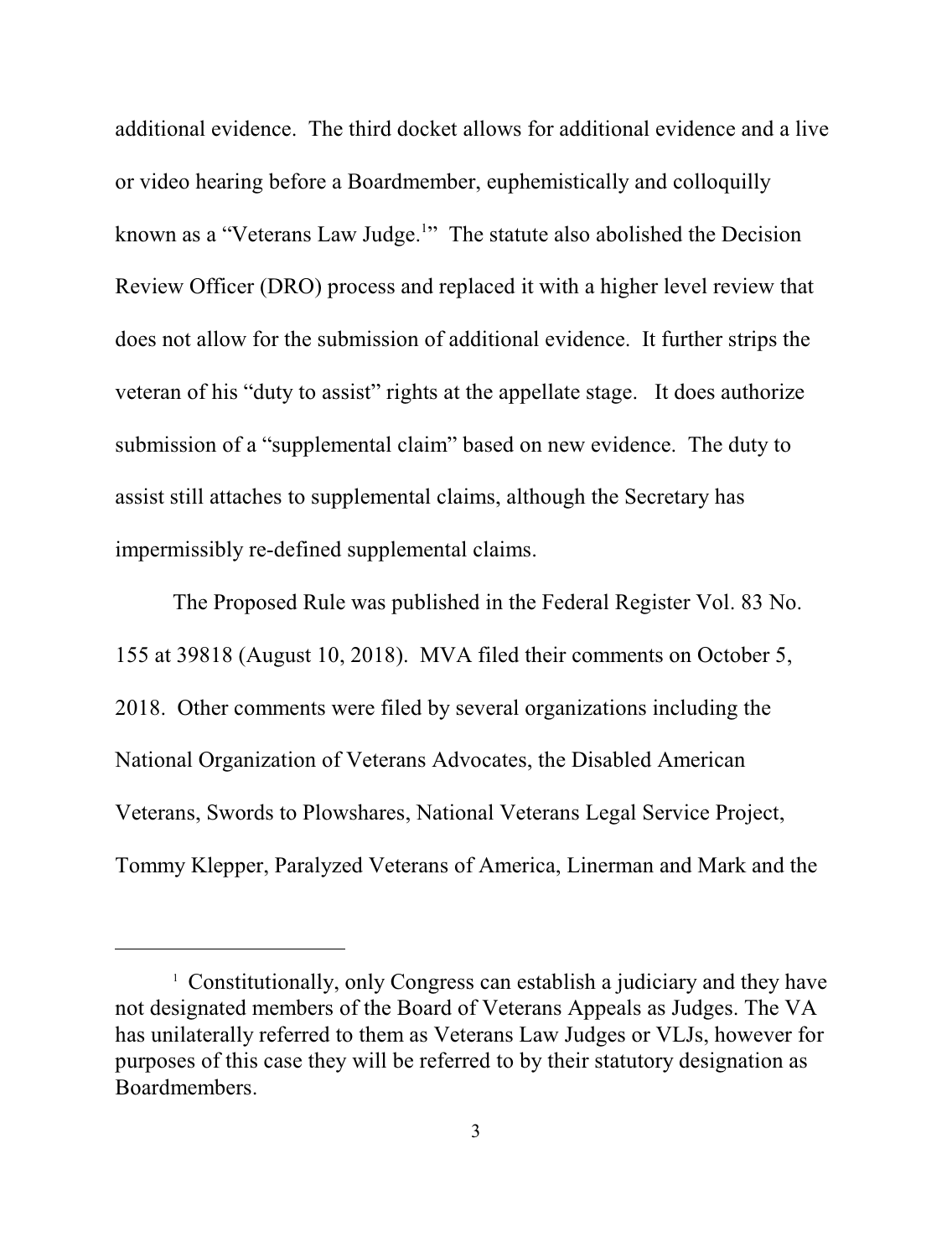Veterans of Foreign Wars. Some of the recommendations were incorporated into the final rule. Many, including those filed by MVA, were not.

Subsequent to the enactment of the AMA, on October 24, 2017, MVA representatives met with then Secretary David Shulkin, MD, to discuss several subjects including appellate reform. At Secretary Shulkin's recommendation, MVA met with Cheryl Mason, Chairperson of the BVA, on December 11, 2017, to discuss MVA's concerns with the AMA and any subsequent rule.

Despite these efforts on the part of MVA, the Secretary issued a final rule that is arbitrary and capricious and in contravention of their statutory authority and any reasonable interpretation thereof.

#### Application of the Pro-Claimant Canon of Statutory Construction

It is the Secretary's duty to interpret statutes in the most veteran-friendly manner. The pro-claimant or pro-veteran canon has been repeatedly recognized as an accepted canon of statutory construction. A unanimous Supreme Court re-affirmed "the canon that provisions for benefits to members of the Armed Services are to be construed in the beneficiaries' favor." *Henderson ex rel. Henderson v. Shinseki* 561 U.S. 428, 441, 131 S.Ct. 1197, 1206 (2011). The Federal Circuit has also recognized the paternalistic non-adversarial intent of the system designed by Congress. *Gambill v. Shinseki*, 576 F.3d 1307, 1317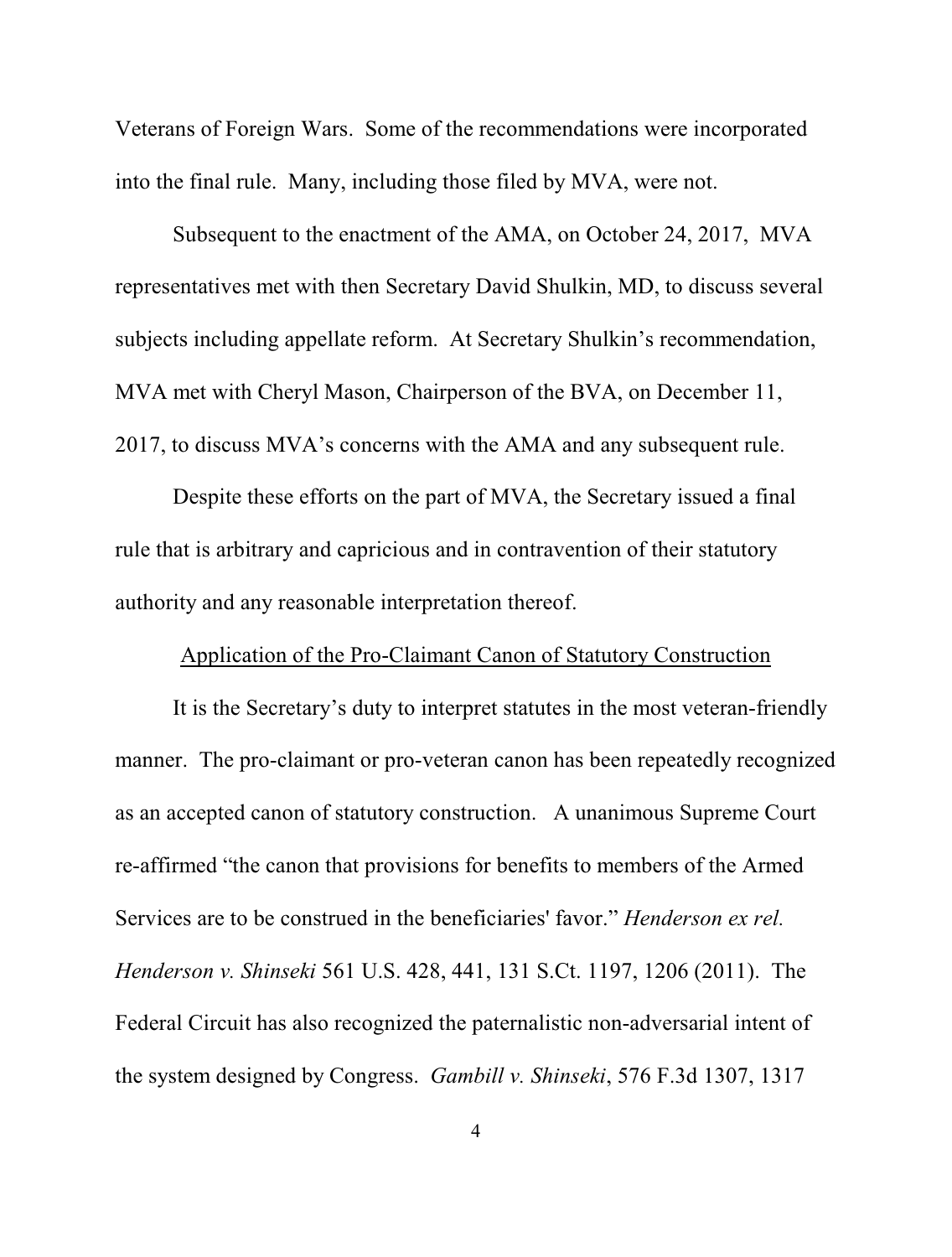(Fed. Cir.2009). The *Gambill* court described the process as uniquely proclaimant." *Id*. at 1316.

As recently as last year, Judge O'Malley argued in dissent that there is little logic deferring to agency regulations "promulgated pursuant to statutory schemes that are to be applied liberally for the very benefit of those regulated." *Kisor v. Shulkin*, 880 F.3d 1378, 1379 (Fed. Cir. 2018)(O'Malley, J dissenting). *See also*, *Procopio v. Wilkie*, 913 F.3d 1371, 1382 (Fed. Cir. 2019) (O'Malley, J. Concurring).

Since the days of World War II, the United States, has properly recognized that "legislation is to be liberally construed for the benefit of those who left private life to serve their country in its hour of great need." *Fishgold* v. *Sullivan Drydock & Repair Corp.*, 328 U.S. 275, 285 (1946) (citing *Boone v. Lightner*, 319 U.S. 561, 565 (1943). Military veterans have "been obliged to drop their own affairs and take up the burdens of the nation" (*Boone*, 319 U.S. at 575), "subjecting themselves to the mental and physical hazards as well as the economic and family detriments which are peculiar to military service." (*Johnson* v. *Robison*, 415 U.S. 361, 380 (1974)). Gone are the days of the veteran amputees squatting along the road to beg for pennies or the bonus marchers being forcibly dispersed by federal troops. Instead the United States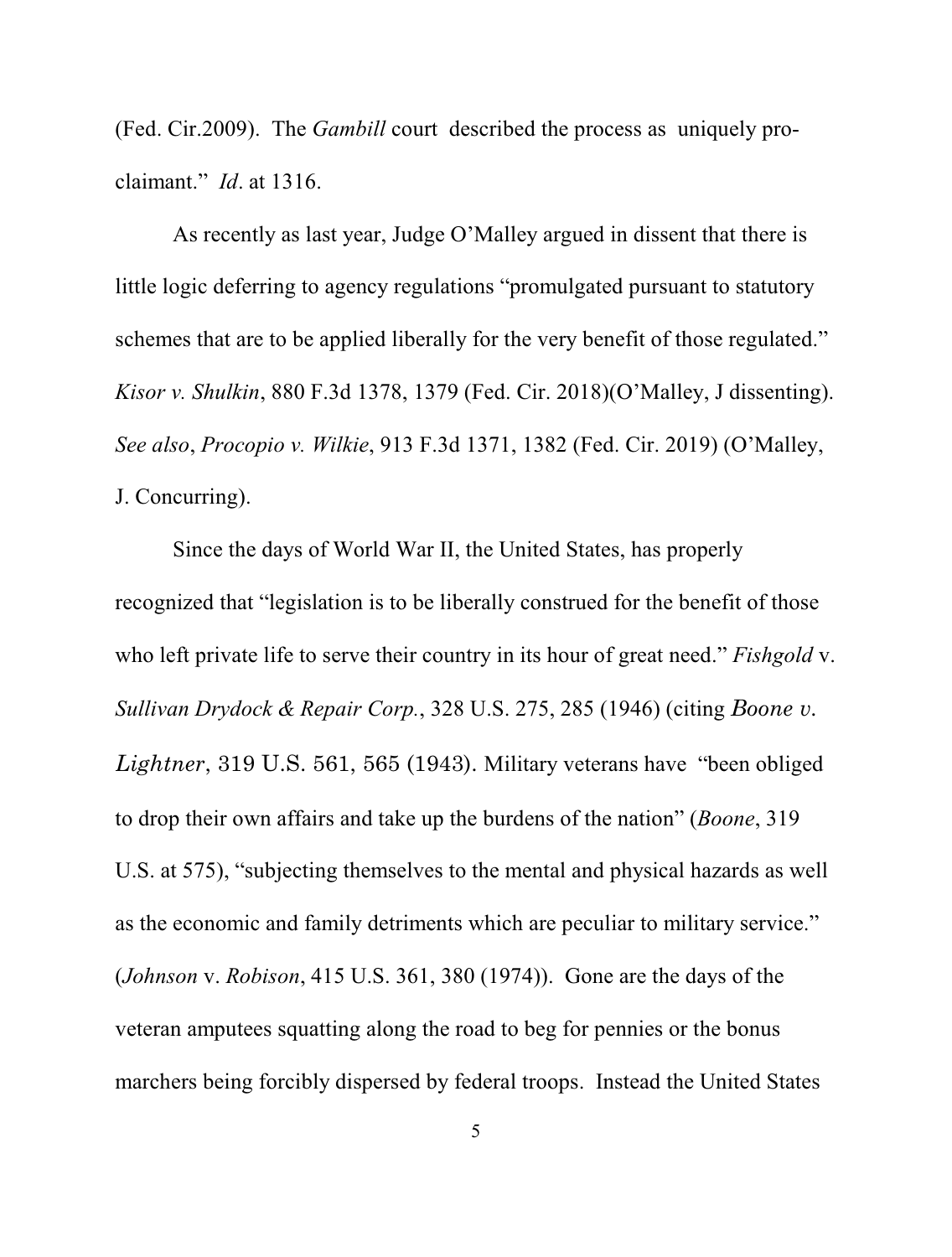adopted the "long standing policy of compensating veterans for their past contributions by providing them with numerous advantages." *Regan* v. *Taxation with Representation*, 461 U.S. 540, 550-551 (1983). This led to the pro-claimant canon which requires interpretative ambiguities to be resolved in favor of the beneficiaries. See, *e.g.*, *Brown* v. *Gardner*, 513 U.S. 115, 118 (1994); *Hodge* v. *West*, 155 F.3d 1356, 1361-1362 (Fed. Cir. 1998) (use of canon in construing regulations).

Review of the Secretory's actions must take place via this unique proclaimant, pro-veteran canon of construction,

## 38 CFR § 20.202( c) is Ultra Vires, Arbitrary and Capricious

The Secretary has interpreted and implemented 38 U.S.C. § 7105(a) (4) in his final rule at 38 CFR § 20.202( c). The statute reads as follows:

(4) The Secretary shall develop a policy to permit a claimant to modify the information identified in the notice of disagreement after the notice of disagreement has been filed under this section pursuant to such requirements as the Secretary may prescribe.

Although the statute does not prescribe time limitations on amendments,

the Secretary has chosen to impose an arbitrary one year limitation. The final

rule reads as follows:

 $(c)(1)$  The information indicated by the claimant in paragraph  $(b)$ of this section determines the evidentiary record before the Board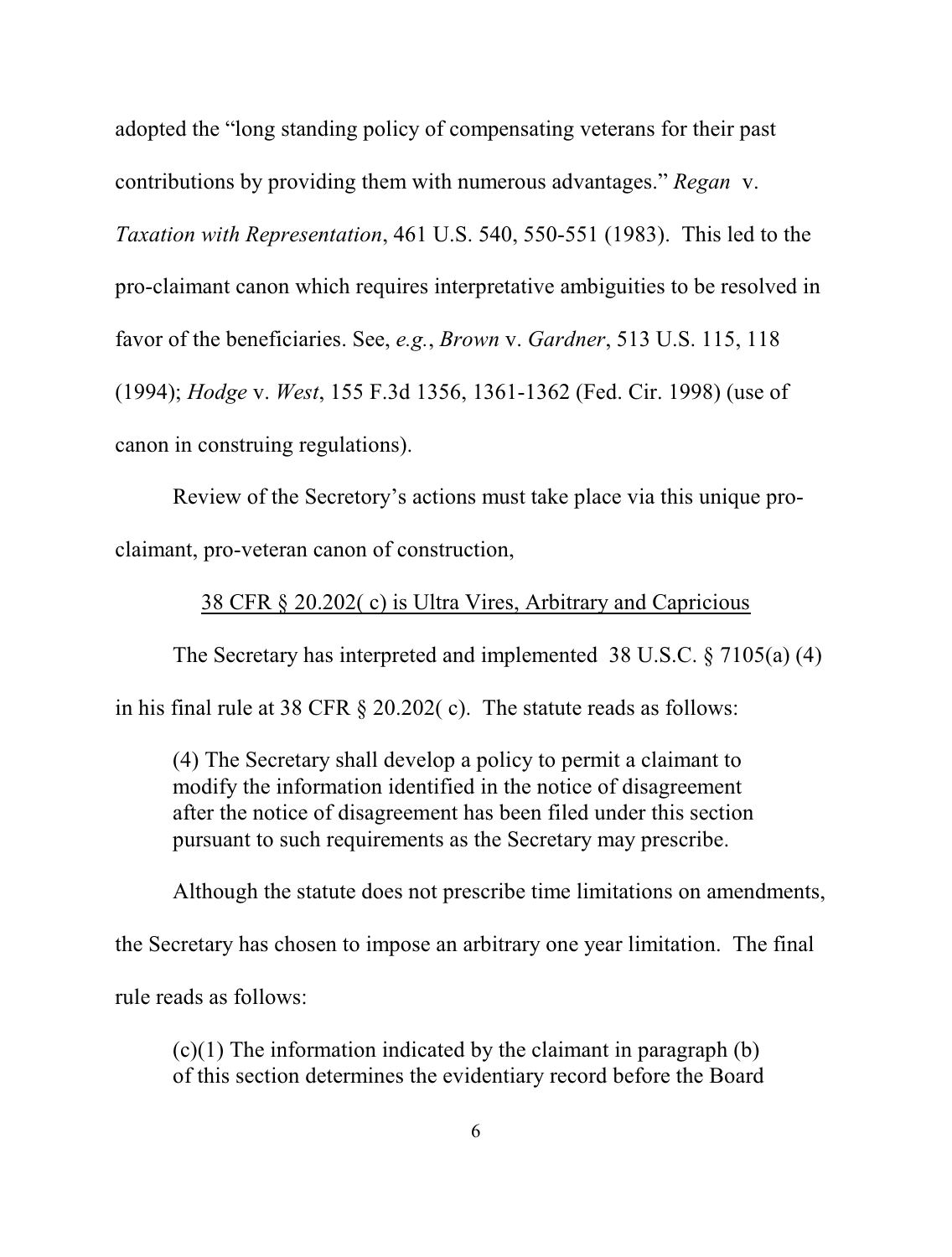as described in subpart D of this part, and the docket on which the appeal will be placed, as described in Rule 800 (§ 20.800). Except as otherwise provided in paragraph (2) of this section, the Board will not consider evidence as described in Rules 302 or 303 (§§ 20.302 and 20.303) unless the claimant requests a Board hearing or an opportunity to submit additional evidence on the Notice of Disagreement.

(2) A claimant may modify the information identified in the Notice of Disagreement for the purpose of selecting a different evidentiary record option as described in paragraph (b) of this section. Requests to modify a Notice of Disagreement must be made by completing a new Notice of Disagreement on a form prescribed by the Secretary, and must be received at the Board within one year from the date that the agency of original jurisdiction mails notice of the decision on appeal, or within 60 days of the date that the Board receives the Notice of Disagreement, whichever is later. Requests to modify a Notice of Disagreement will not be granted if the appellant has submitted evidence or testimony as described in §§ 20.302 and 20.303.

Petitioner took the lead in requesting Congress to require the Secretary

to promulgate rules to allow a veteran to amend the Notice of Disagreement

and to transfer cases between the dockets.

http://www.militaryveteransadvocacy.org/sites/default/files/written%20testimo ny.517.SVAC\_.complete.finalwpd.pdf. Liberal amending procedures are the norm in both courts and other federal administrative tribunals. Nothing in the statute, the legislative history or the negotiations between petitioner and the Senate Committee envisioned any time limit on the ability to amend or transfer between dockets.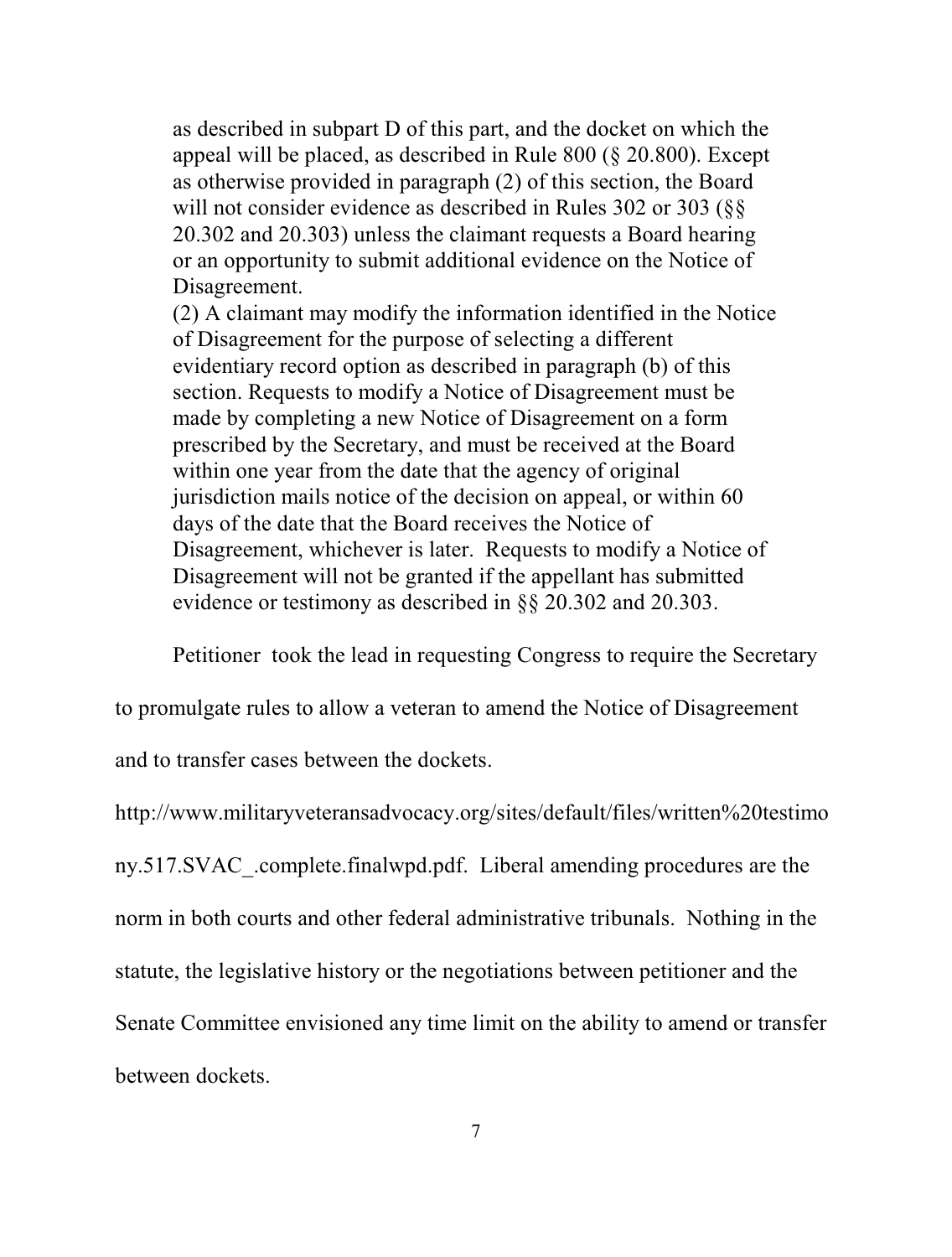The reason for liberality is clear. Many veterans become dissatisfied with the Veterans Service Organizations (VSO)s and seek assistance from attorneys. Reviews of the record normally reveals that the case preparation is woefully inadequate. There is a tendency to select a "quicker" avenue without adequately preparing an evidence package. They tend to waive hearings and the right to submit additional documentation. If one year has passed since the denial by the agency of original jurisdiction, the attorney is locked in to the defective choices of the non-attorney.

Additionally, the ability to amend the notice of disagreement or to transfer to other dockets is cut off if evidence or testimony has been submitted. There is nothing in the statute to authorize such a draconian action.

At a minimum, due process requires that there be a reasonable amount of time for a new power of attorney or attorney to review the case, amend the notice of disagreement, submit additional evidence and if necessary transfer between dockets. While the 60 day post-NOD filing is a slight improvement, it does not solve the problem. To ensure effective representation, attorneys must be able to amend the NOD after they are retained.

The same reasoning applies in examining the Secretary's restriction on amending the NOD if the veteran submits evidence with the original NOD. An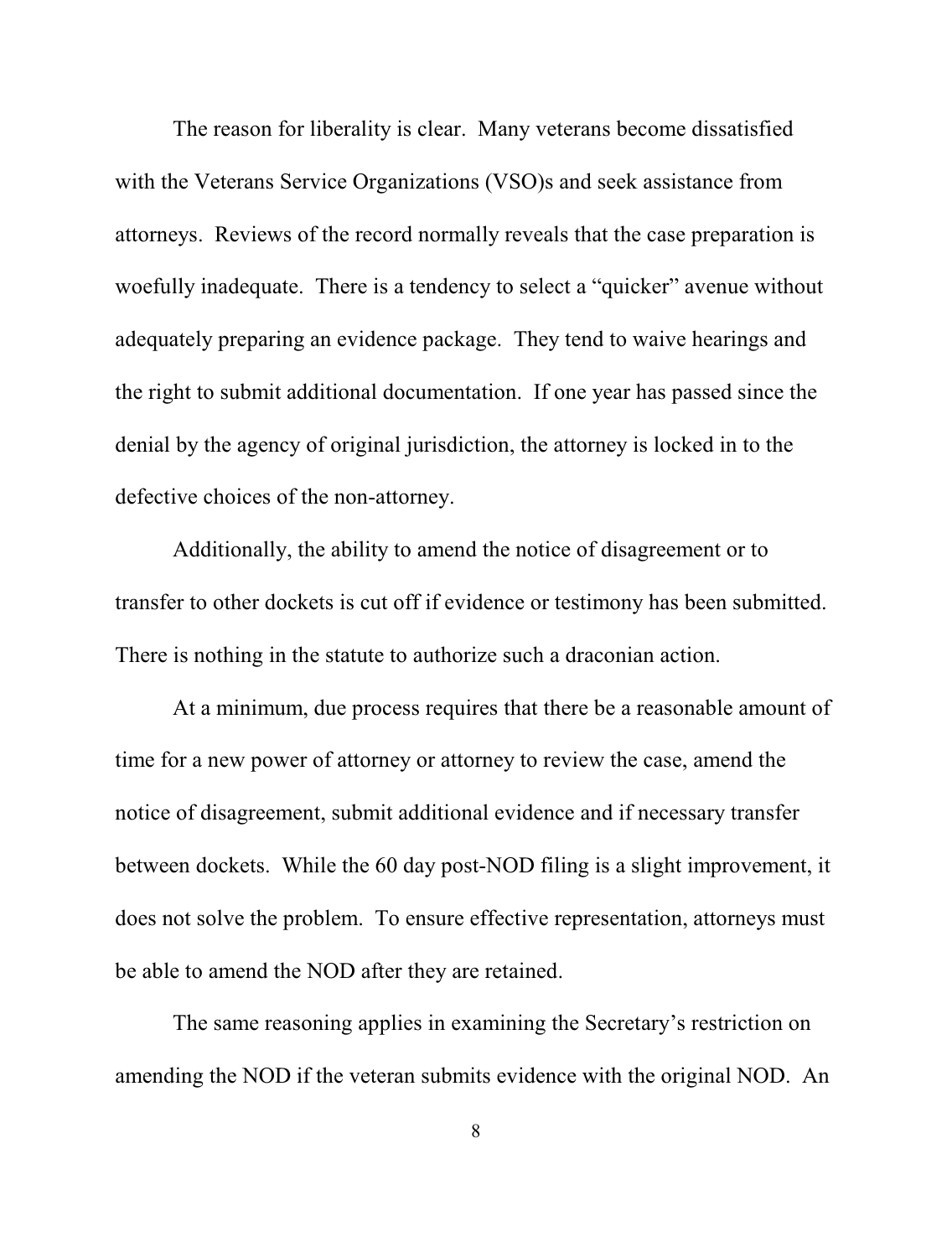inadequate submission can prevent the new representative from submitting supplemental and possibly dispositive evidence in the veterans case. Abrogation of the duty to assist at the appellate stage complicates the ability of the representative to secure and submit critical evidence.

Agency action amounts to arbitrary and capricious conduct when it contravenes rules "intended primarily to confer important procedural benefits upon individuals in the face of otherwise unfettered discretion." *See, Am. Farm Lines v*. *Black Ball Freight Serv.,* 397 U.S. 532, 538-39 (1970). Here the limitations on amendment have gutted the procedural benefit granted by Congress.

Not only is this provision of the Final Rule arbitrary and capricious, it has been adopted without authority. In taking this action, the Secretary has assumed authority that was never delegated by Congress. The plain meaning of the statute is clear. There is no limitation authorized by law. Even if this provision were ambiguous, application of the pro-claimant canon of statutory construction requires it be resolved in favor of liberal amendment. This *ultra vires* action must be set aside.

#### 38 C.F.R. § 3.103(c)(2) is Arbitrary and Capricious as Written

One of the often touted but seldom followed hallmarks of the Veteran's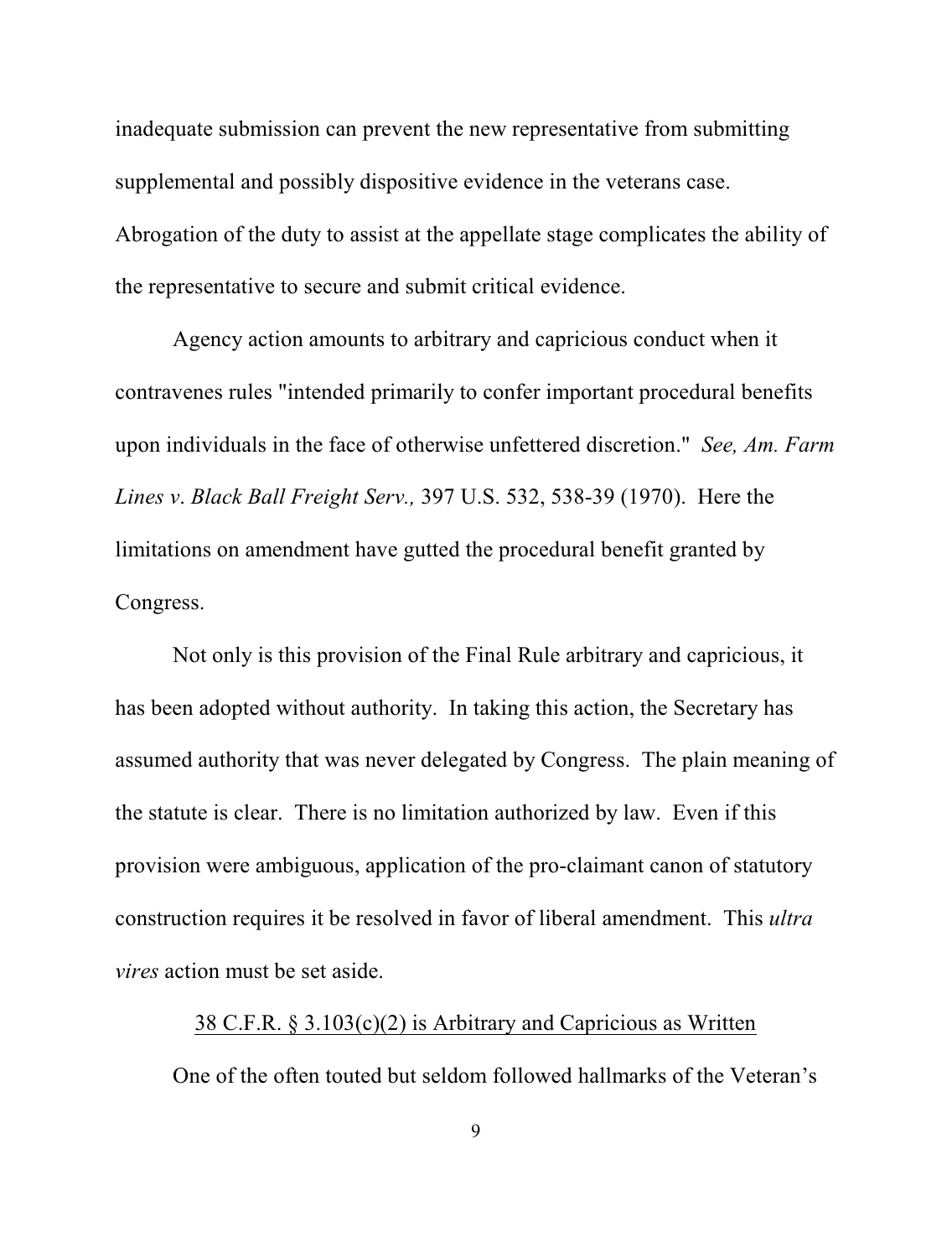system is an emphasis on a paternalistic approach to granting benefits.  $\S$ 3.103(c)(2) belies this non-adversarial approach by failing to notify veterans when evidence submitted will not be considered absent a supplemental claim form. With no notification, a veteran and his representative can be left under the mistaken impression that evidence will be considered when in fact it is filed without action. The solution to this egregious problem would be to issue a notice that a supplemental claim form is required and to provide that form to the veteran.

Here the VA places the burden on the veteran to search through the gargantuan decision papers to determine whether evidence is missing, They also allow a supplemental claim to be submitted at that time, if within one year of the initial denial. If more than one year has passed, the veteran will lose the earlier effective date.

#### 38 CFR § 3.105(a)(1)(iv) is Arbitrary and Capricious and *Ultra Vires*

In the Final Rule, VA posits that clear and unmistakable error does not include the otherwise correct application of a statute or regulation where, subsequent to the decision being challenged, there has been a change in the interpretation of the statute or regulation." Although they claim that this is not a change in existing law, the pertinent statute, 38 U.S.C. § 7111 places no such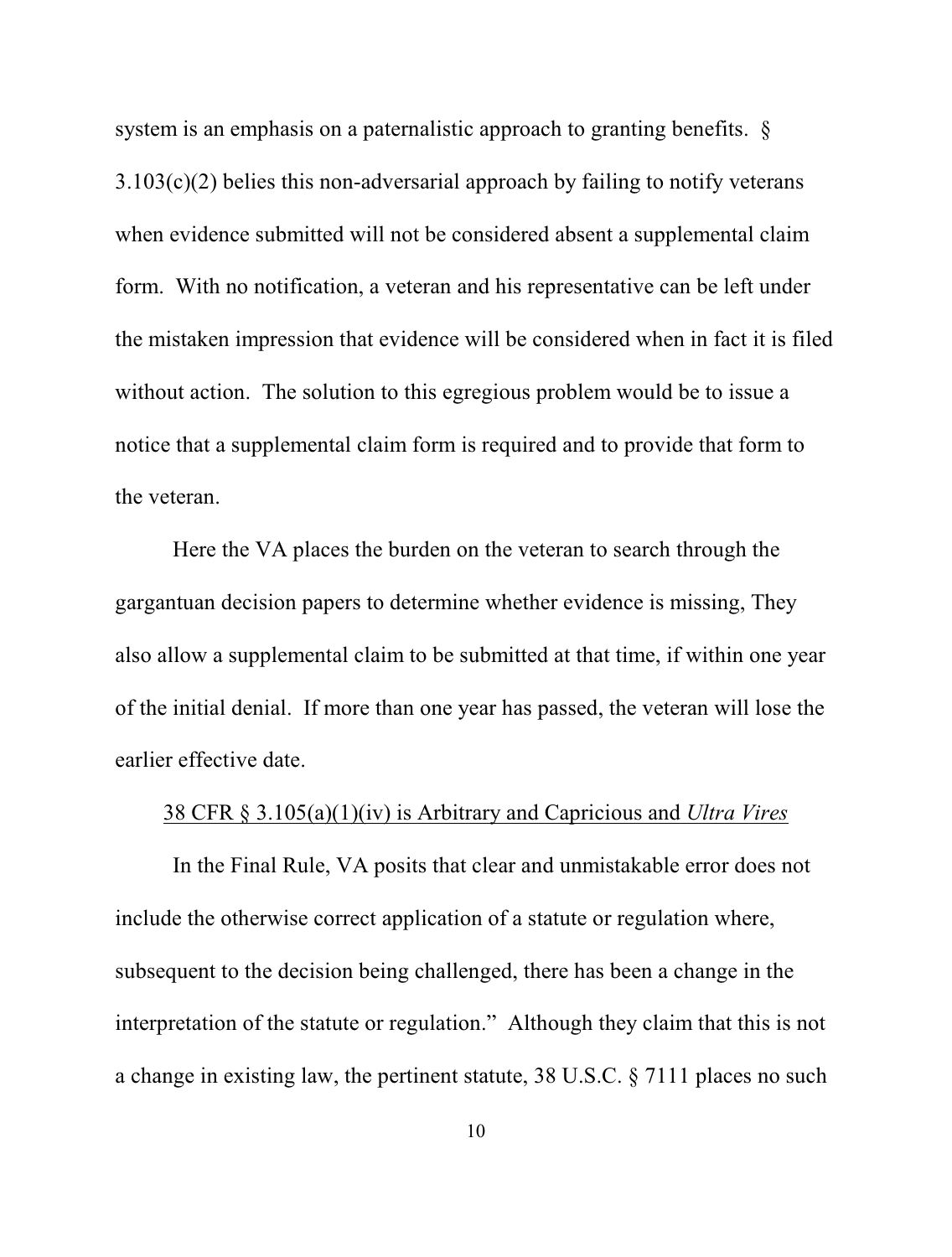limitation on a finding of clear and unmistakable error. The Secretary relies

upon 38 C.F.R. § 20.1403 which in itself, was an *ultra vires* action.

The enabling statute for clear and unmistakable error (CUE) is found at

38 U.S.C. § 7111 which states as follows:

[a] A decision by the Board is subject to revision on the grounds of clear and unmistakable error. If evidence establishes the error, the prior decision shall be reversed or revised.

[b] For the purposes of authorizing benefits, a rating or other adjudicative decision of the Board that constitutes a reversal or revision of a prior decision of the Board on the grounds of clear and unmistakable error has the same effect as if the decision had been made on the date of the prior decision.

[c] Review to determine whether clear and unmistakable error exists in a case may be instituted by the Board on the Board's own motion or upon request of the claimant.

[d] A request for revision of a decision of the Board based on clear and unmistakable error may be made at any time after that decision is made.

[e] Such a request shall be submitted directly to the Board and shall be decided by the Board on the merits, without referral to any adjudicative or hearing official acting on behalf of the Secretary.

[f] A claim filed with the Secretary that requests reversal or revision of a previous Board decision due to clear and unmistakable error shall be considered to be a request to the Board under this section, and the Secretary shall promptly transmit any such request to the Board for its consideration under this section.

Conversely, 38 C.F.R. § 20.1403(e) reads as follows: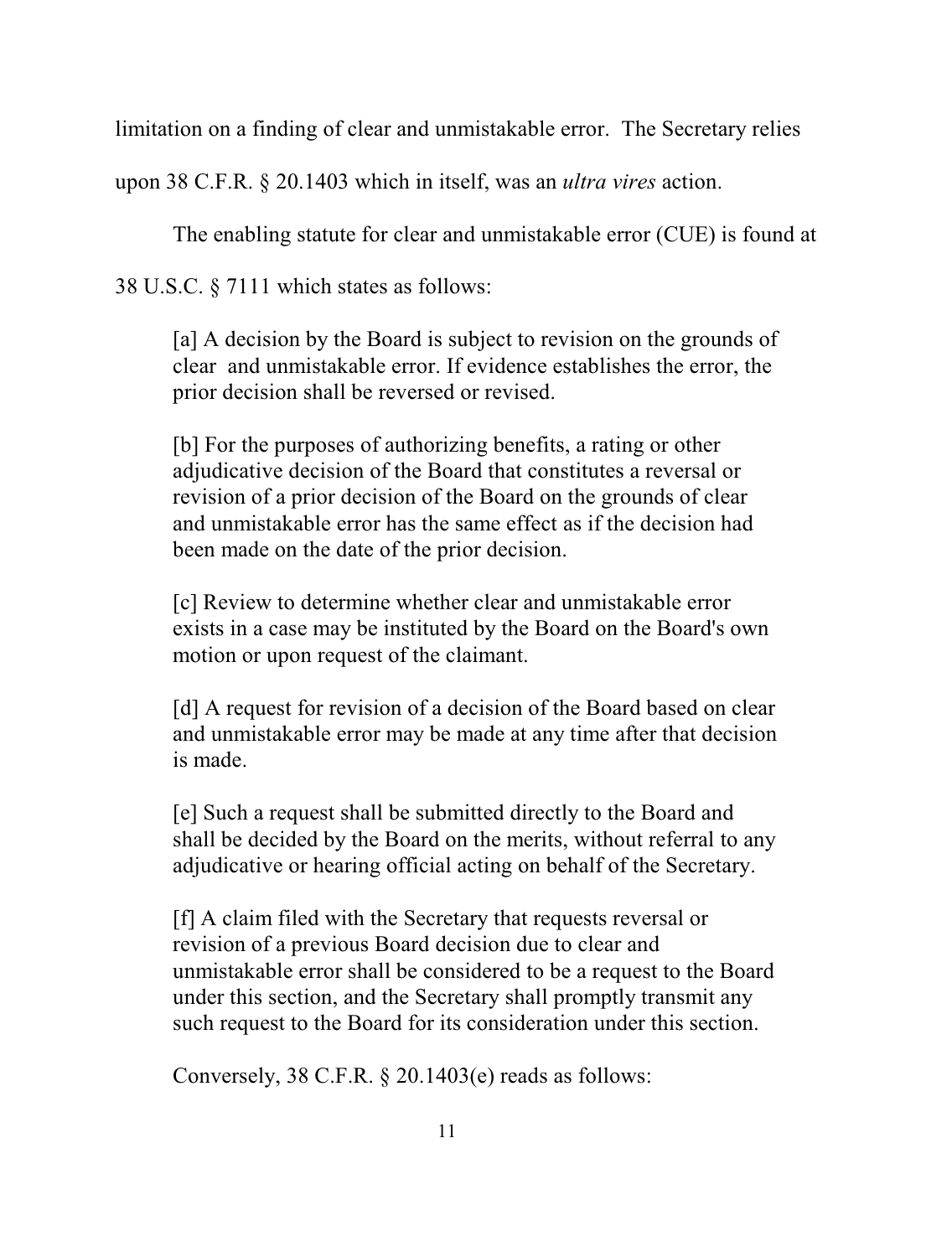[e] Change in interpretation. Clear and unmistakable error does not include the otherwise correct application of a statute or regulation where, subsequent to the Board decision challenged, there has been a change in the interpretation of the statute or regulation.

This provision is an *ultra vires* usurpation of power on the part of the Secretary. Such an action is not only illegal, but goes against the paternalistic and non-adversarial system envisioned by Congress. In applying the canons of construction of veterans statutes, this Court must find that the regulation impermissibly burdens the veteran and must be set aside.

When a court articulates what a statute or regulation has always meant, it is not offering a "new" interpretation. *See Landgraf v. USI Film Prods.*, 511 U.S. 244, 278-79 & n. 32 (1994)(noting the "firm rule of retroactivity" for "a new rule announced in a judicial decision"); *Harper v. Va. Dep't of Taxation*, 509 U.S. 86, 97 (1993)("When this Court applies a rule of federal law to the parties before it, that rule is the controlling interpretation of federal law and must be given full retroactive effect in all cases still open on direct review and as to all events, regardless of whether such events predate or postdate our announcement of the rule."); *Halpern v. Principi*, 384 F.3d 1297, 1302 (Fed. Cir. 2004) ("[W]here a court announces the meaning of a statute, the court proclaims what the statute has meant since enactment."). Absent the clear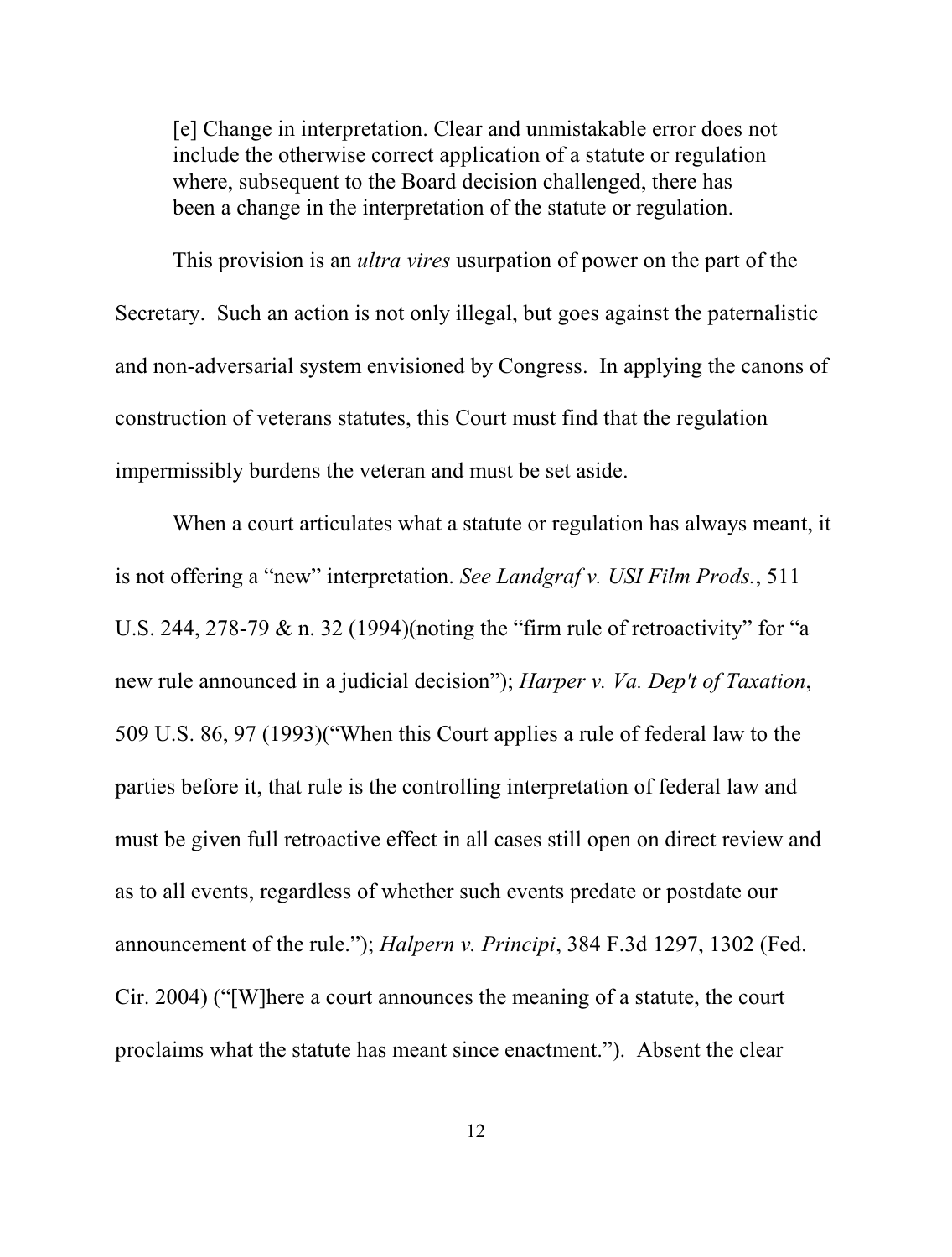pronouncement of Congress, the VA is not empowered to limit the ability of the veteran to secure his or her benefits.

### 38 CFR § 14.636 is Arbitrary, Capricious and *ultra vires*

The intent of Congress in enacting the AMA was to allow attorneys to

charge a fee after the original denial. The Congress provided in 38 U.S.C. §

5904( c)(1) that:

Except as provided in paragraph (4), in connection with a proceeding before the Department with respect to benefits under laws administered by the Secretary, a fee may not be charged, allowed, or paid for services of agents and attorneys with respect to services provided before the date on which a claimant is provided notice of the agency of original jurisdiction's initial decision under section 5104 of this title with respect to the case. The limitation in the preceding sentence does not apply to fees charged, allowed, or paid for services provided with respect to proceedings before a court.

In their Final Rule, however, the Secretary has limited the ability of an

attorney to charge a fee for some supplemental claims. The VA has defined

certain supplemental claims as "initial claims" in 38 C.F.R. §

 $14.636(c)(1)(i)$ , which states as follows:

However, a supplemental claim will be considered part of the earlier claim if the claimant has continuously pursued the earlier claim by filing any of the following, either alone or in succession: A request for higher-level review, on or before one year after the date on which the agency of original jurisdiction issued a decision; a supplemental claim, on or before one year after the date on which the agency of original jurisdiction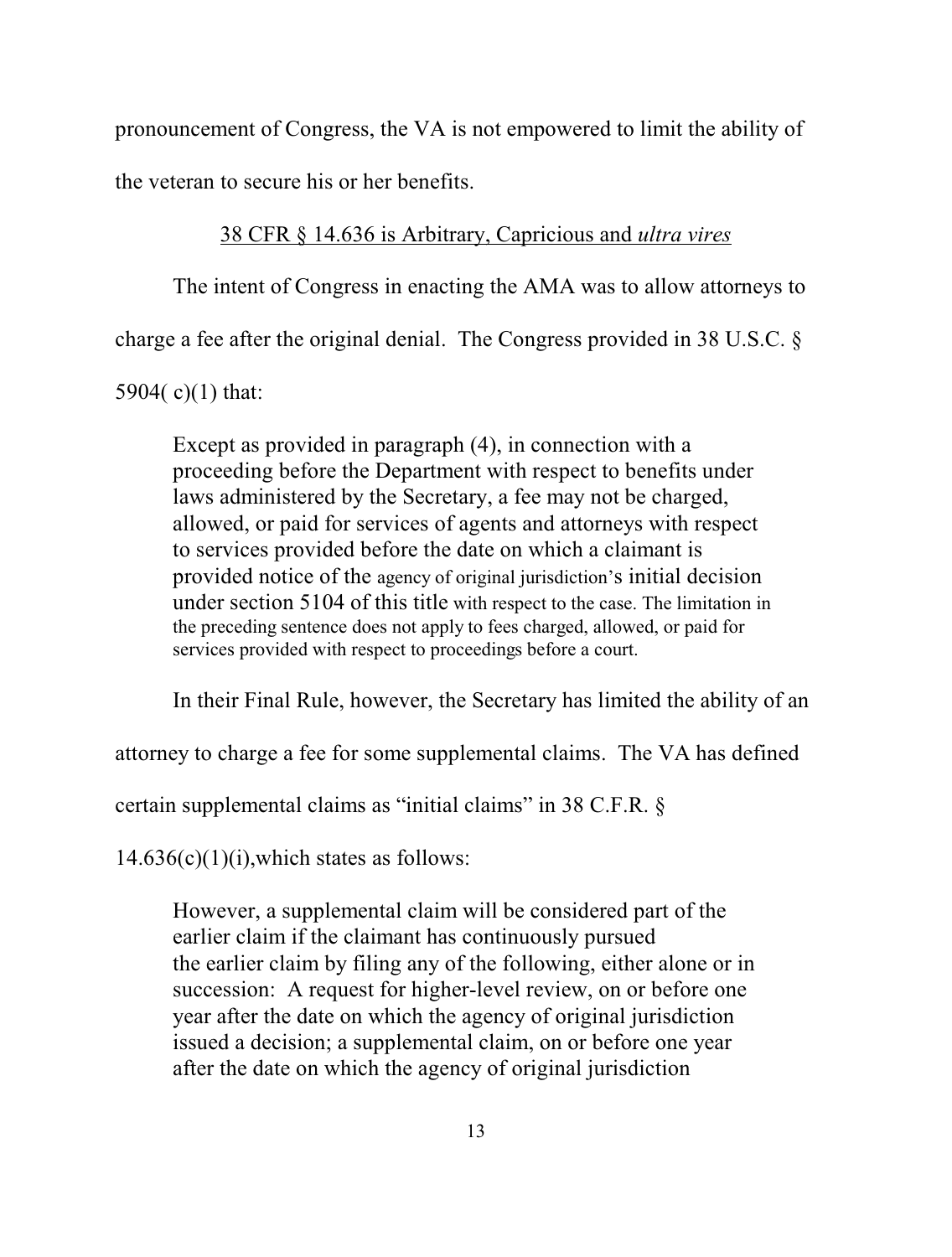issued a decision; a Notice of Disagreement, on or before one year after the date on which the agency of original jurisdiction issued a decision; a supplemental claim, on or before one year after the date on which the Board of Veterans' Appeals issued a decision; or a supplemental claim, on or before one year after the date on which the Court of Appeals for Veterans Claims issued a decision.

Nothing in the statute gives the Secretary the power to redefine supplemental claims. What this provision does do is limit the stated intent of Congress. Congress intentional substituted the phrase "claimant is provided notice of the agency of original jurisdiction's initial decision under section 5104 of this title" for the words "notice of disagreement is filed." Under the previous law, the notice of disagreement was the point at which the initial decision was appealed.

The House report on the bill, House Report 115-35 at page 3 reiterates the intent of Congress as follows:

Moreover, the bill would allow veterans to retain the services of attorneys and accredited agents who charge a fee when the agency of original jurisdiction (AOJ) provides notice of the original decision. Current law allows attorneys and accredited agent to charge a fee for services rendered after the veteran files a notice of disagreement.

As well as being *ultra vires*, this provision is both arbitrary and capricious. It is the initial notice, not the initial decision that actually triggers the right to retain an attorney. The unauthorized modification of the term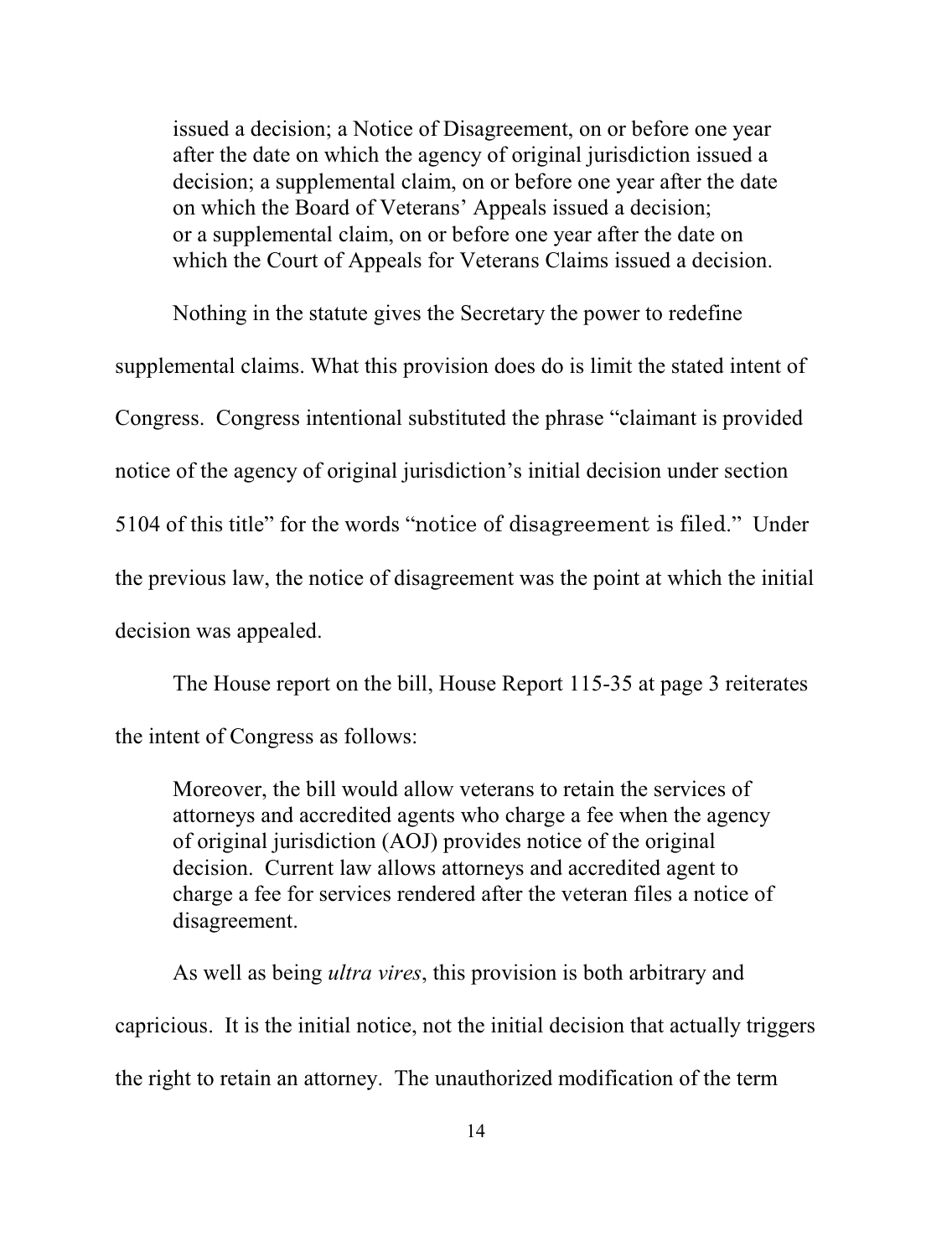"supplemental claim" results in a limitation on the rights granted by Congress.. The Final Rule is designed to limit attorney participation in the supplemental claim process. This will hamper the preparation of a supplemental claim and result in less rather than more supplemental claims being filed. Is forcing attorneys to choose from twp unacceptable options. He or she must either waive the "duty to assist" benefit of the supplemental claim by filing a notice of disagreement or risk being deprived of the right to charge a fee if the supplemental claim is granted.

The Secretary has historically opposed attorney participation in the veterans benefit process. The revision of Congress' definition of supplemental claims is merely another way to undermine the ability of the veteran to secure competent legal assistance.

#### **CONCLUSION**

For the reasons delineated herein, the Court should find the portions of the regulation delineated herein as arbitrary and capricious and usupported by substantial evidence and invalidate it pursuant to 5 U.S.C. § 706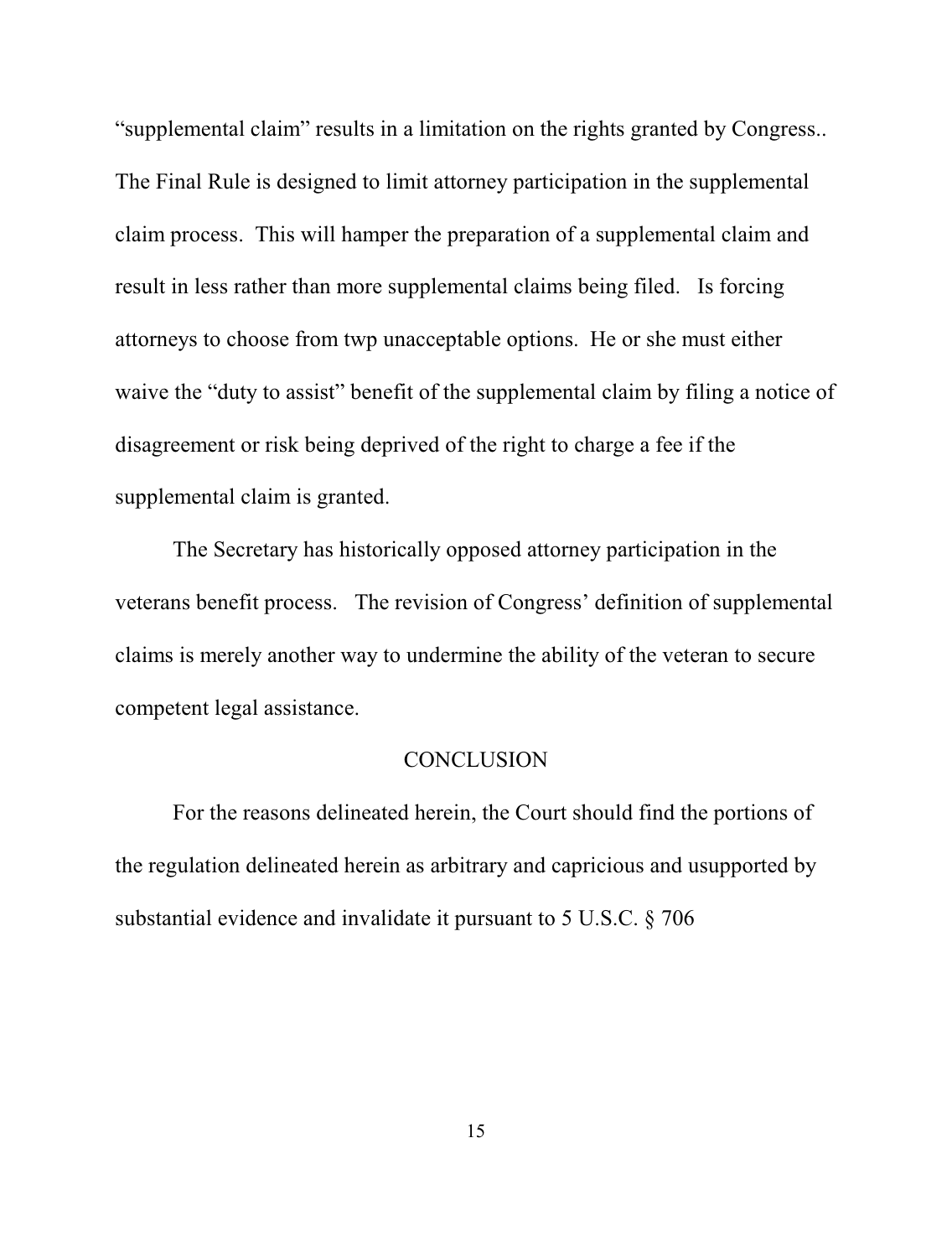Respectfully Submitted, //s// John B. Wells John B. Wells Attorney for Petitioner LA Bar #23970 P. O. Box 5235 Slidell, LA 70469-5235 985-641-1855 JohnLawEsq@msn.com

### **Certificate of Service**

I hereby certify that two copies of the foregoing Petition for Review of

Veterans Affairs Rule Making Pursuant to 38 U.S.C. 502 were mailed,

first-class postage prepaid, addressed to Robert L. WIlkie, Secretary of

Veterans Affairs Department of Veterans Affairs 810 Vermont Avenue, NW

Washington, DC 20420 this \_\_\_\_\_ day of February, 2019.

//s// John B. Wells John B. Wells